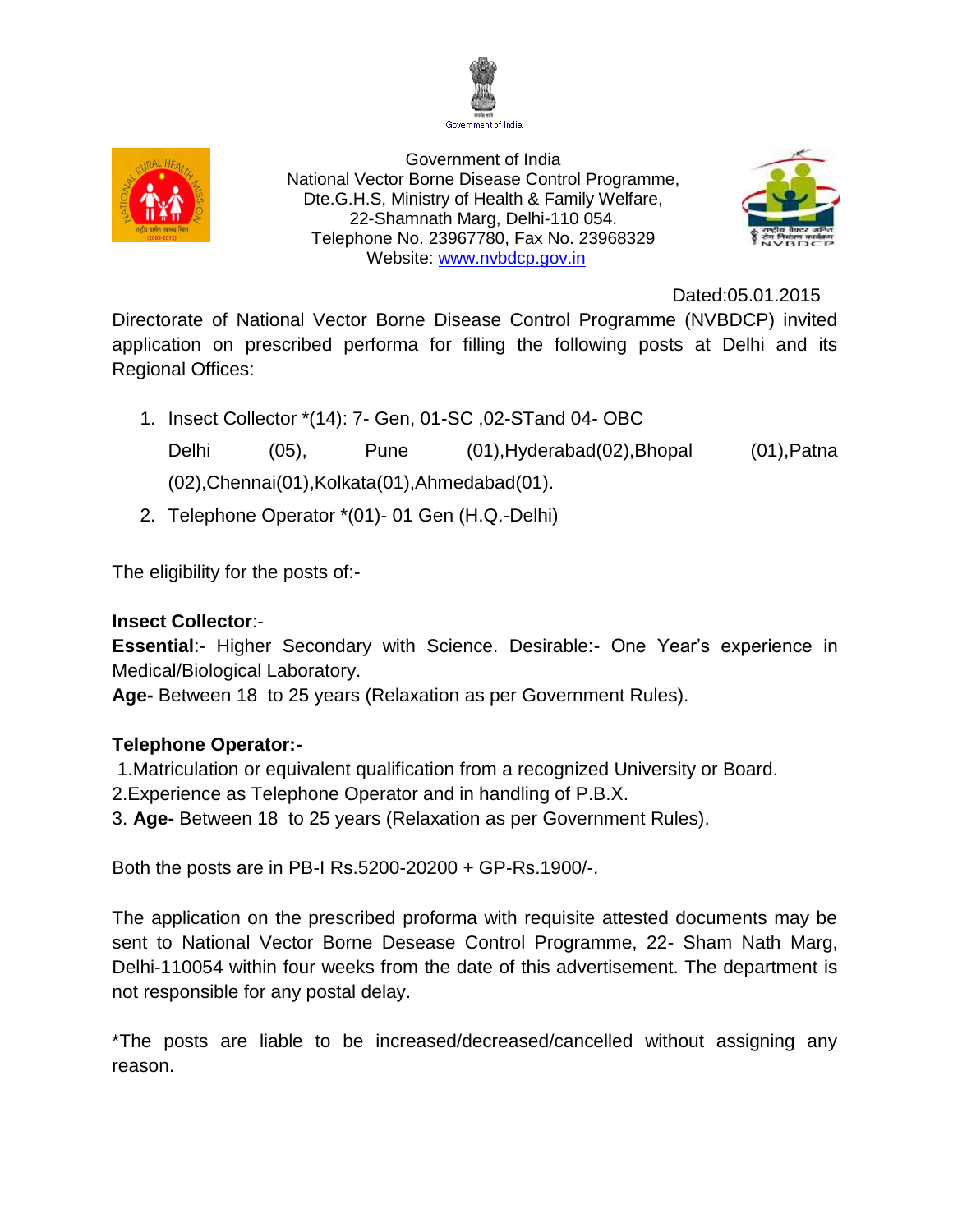- 1. Name of the post applied for
- 2. Name in full (Block Letter)
- 3. Father's Name
- 4. Date of Birth
- 5. Address of Correspondence
- 6. Permanent address
- 7. Employment Registration card No. & date of registration
- 8. Whether Gen/SC/ST/OBC
- 9. Educational Qualification(10<sup>th</sup> standard onwards)

| Qualification | <b>Institution/University</b> | Year<br><b>of</b><br>passing | <b>Subject</b> | Percentage<br>marks | Οf |
|---------------|-------------------------------|------------------------------|----------------|---------------------|----|
|               |                               |                              |                |                     |    |
|               |                               |                              |                |                     |    |
|               |                               |                              |                |                     |    |
|               |                               |                              |                |                     |    |
|               |                               |                              |                |                     |    |

### 10.Experience:-

| <b>Post</b> | Name of employer | From | To | <b>Nature of Work</b> |
|-------------|------------------|------|----|-----------------------|
|             |                  |      |    |                       |
|             |                  |      |    |                       |
|             |                  |      |    |                       |
|             |                  |      |    |                       |
|             |                  |      |    |                       |
|             |                  |      |    |                       |
|             |                  |      |    |                       |
|             |                  |      |    |                       |
|             |                  |      |    |                       |

# 11.Any other information:

Declaration:- I hereby declare that the above information is correct to the best of my knowledge and belief an if any information found incorrect at any time my appointment shall be terminated.

Place

### Date **Signature of Candidate**

Affix Passport Size recent Photograph